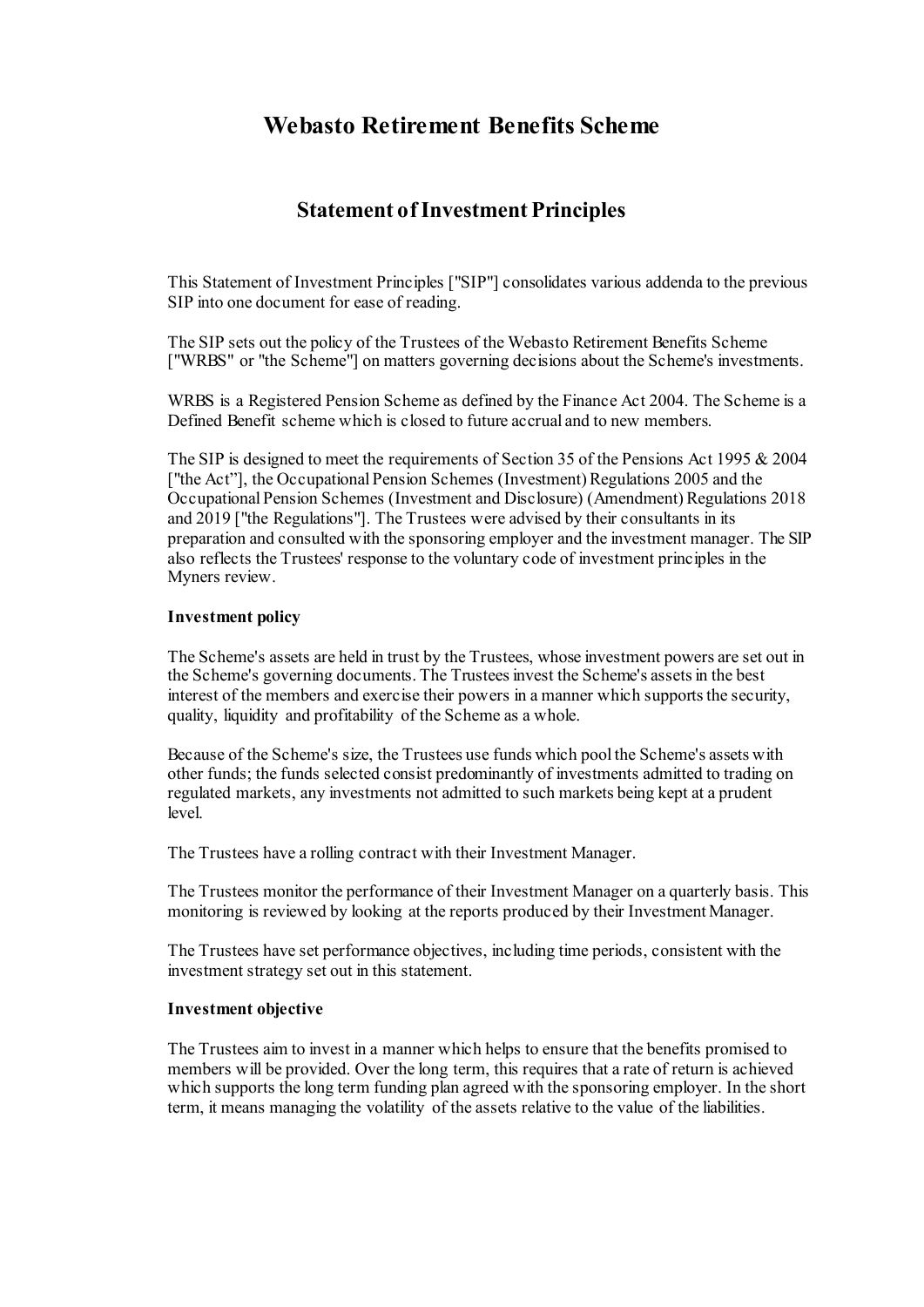# **Risks**

In order to achieve their objective, the Trustees recognise the need to invest in both "liabilitymatching" and "return-seeking" assets. The Trustees identified the following investment risks:

The risk that investment returns in general will not achieve expectations;

The risk that the investment manager will not meet its targets;

The risk that the value of liabilities may increase due to changes in interest rates or in actual or expected inflation;

The risk that the performance of any single investment within the Scheme's assets may affect disproportionately the ability of the Scheme to meet its overall investment objective; The risk of mis-match between the value and timing of the Scheme's income and outgo; The risk of a shortfall in liquid assets held relative to the Scheme's immediate liabilities; The risk of misappropriation, unauthorised use or mis-delivery of assets;

The Trustees have recognised these different types of risk and seek to minimise them as far as possible by regular review of the appropriateness of the Scheme's prevailing strategy against the objectives, by a deliberate policy of diversification, by regular monitoring of performance and by taking into account the timing of future payments.

# **Strategy**

The investment strategy uses two key types of assets:

1. "Liability-matching" assets: which exhibit characteristics similar to those of the Scheme's liabilities. Whereas UK government bonds, known as gilts, offer the minimum risk return, a portfolio of corporate bonds offers a slightly higher return whilst remaining low risk. A portfolio of government issued index-linked stocks provides protection against inflation.

2. "Return-seeking" assets: which target a rate of return in excess of both minimum and low risk. These currently consist of equities, selected globally, which might be expected to deliver 3% to 4% above the minimum risk return, but may also include diversified growth funds.

The Trustees invest in the pooled funds of the investment manager, given the size and nature of the scheme. Currency exposure on overseas investments is normally hedged back into sterling by the manager and the benchmark comparisons are expressed in sterling. The Trustees take advice on the balance of the liability profile [pre- and post-retirement] and have agreed a re-balancing process with the sponsoring employer, such that it is envisaged that the proportion of the Scheme's funds directed to liability-matching investments will normally be at least in proportion to the pensioner liabilities.

The Scheme does not, and will not, invest in the sponsoring employer.

### **Implementation**

The Trustees have entered into a unit linked life policy with Threadneedle Pensions Limited. All the pooled funds used are accessed in this manner. Threadneedle, as investment manager, is responsible for the day-to-day management of the investments and is responsible for appointing custodians. As the Scheme's investments are through pooled investment funds, and consist of units held in these funds, there is no need for the Scheme to appoint its own custodian.

The investment manager is authorised under the Financial Services and Markets Act 2000 to carry out such activities.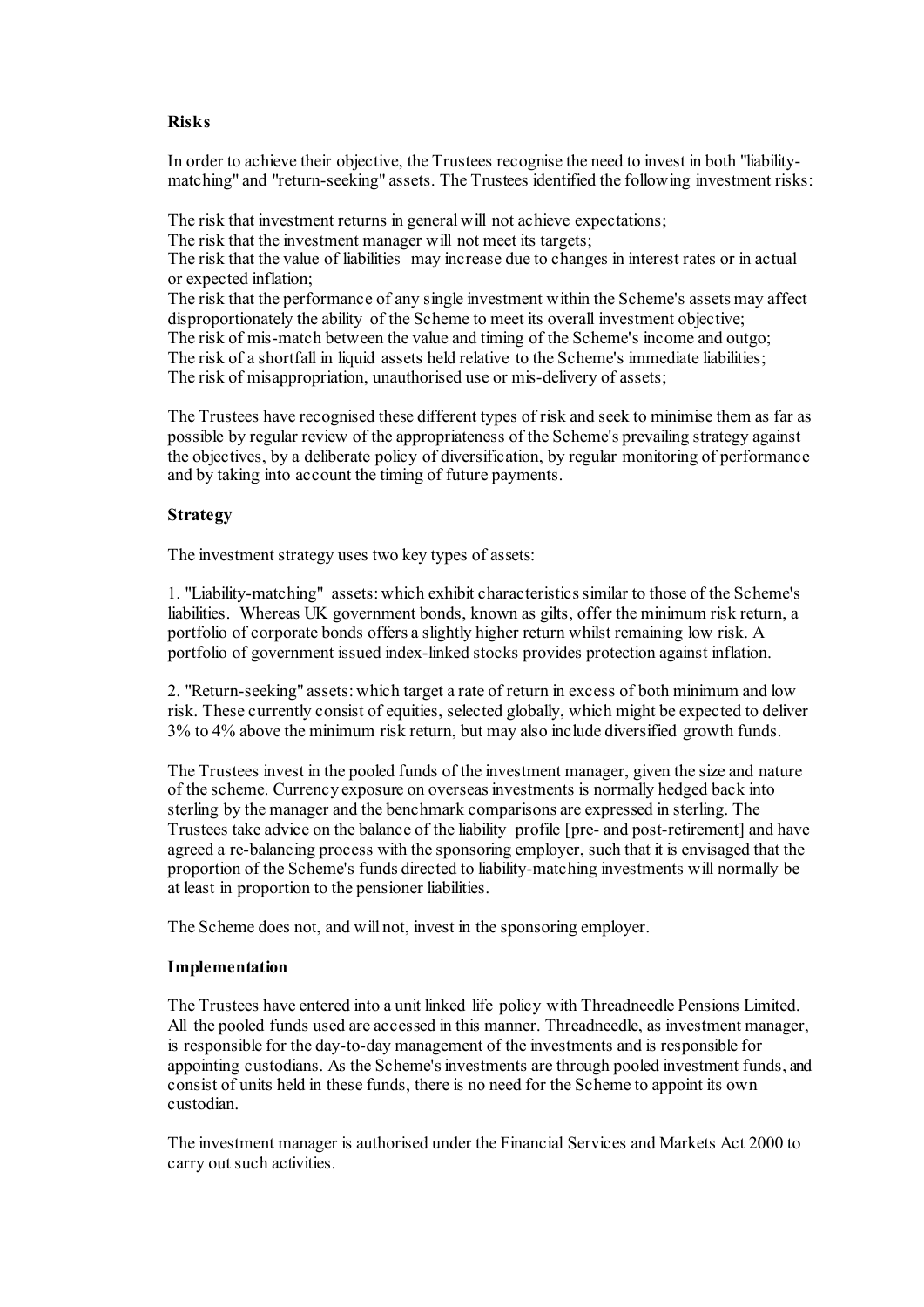### **Realisation of investments**

The Trustees make realisations from the Scheme's investments to meet benefit payments and other outgoings. In doing so, they draw down from the appropriate section of the Scheme's funds: for example a transfer out for a member below retirement age will be funded by withdrawal from return-seeking assets, a pension payment from liability-matching assets.

# **Socially Responsible Investments and the exercise of investment rights**

As the Scheme holds assets in pooled funds, the Trustees cannot directly influence the manager's policy on social, environmental and ethical factors or on the exercise of investment rights such as voting. The Trustees do, however, monitor the investment manager's general policies on these matters in line with the UN Principles of Responsible Investment.

The Trustees will monitor the voting being carried out by their Investment Manager and custodians on their behalf. They will do this by receiving reports from their Investment Manager which should include details of any significant votes cast and proxy services that have been used.

# **Investment Manager Remuneration**

The Trustees monitor the remuneration, including incentives, that is paid to their Investment Manager and how they reward their key staff who manage client funds, along with how the pay and incentives motivate employees who manage client funds.

As part of the monitoring that the Trustees carry out on a regular basis, they ensure that this policy is in line with their investment strategy.

# **Investment Manager Philosophy and Engagement**

The Trustees monitor the Investment Manager's process for assessing the businesses they invest in, and whether business performance over the medium to long-term involves a holistic look beyond mainly accountancy measures. The Trustees consider if the Investment Manager is incentivised to make decisions on a short-term basis or on a medium to long-term basis and whether this coincides with the business assessments. The Trustees are conscious of whether the Investment Manager is incentivised by the agreement with the Trustees to engage with the investee business and to what extent any engagement focuses on improving medium to longterm performance.

### **Investment Manager Portfolio Costs**

The Trustees will monitor costs of buying, selling, lending and borrowing investments and they will look to monitor the costs breakdown annually, as long as the Investment Manager provides these costs using the Cost Transparency Initiative template. They will also ensure that, where appropriate, their Investment Manager monitors the frequency of transactions and portfolio turnover. If there are any targets then they will monitor compliance with these targets.

### **Fees**

The investment managers are remunerated on an ad valorem fee basis, calculated as a percentage of the Scheme's holding in a particular pooled fund, in accordance with published scales. This structure aligns the investment manager's interest with that of the Scheme.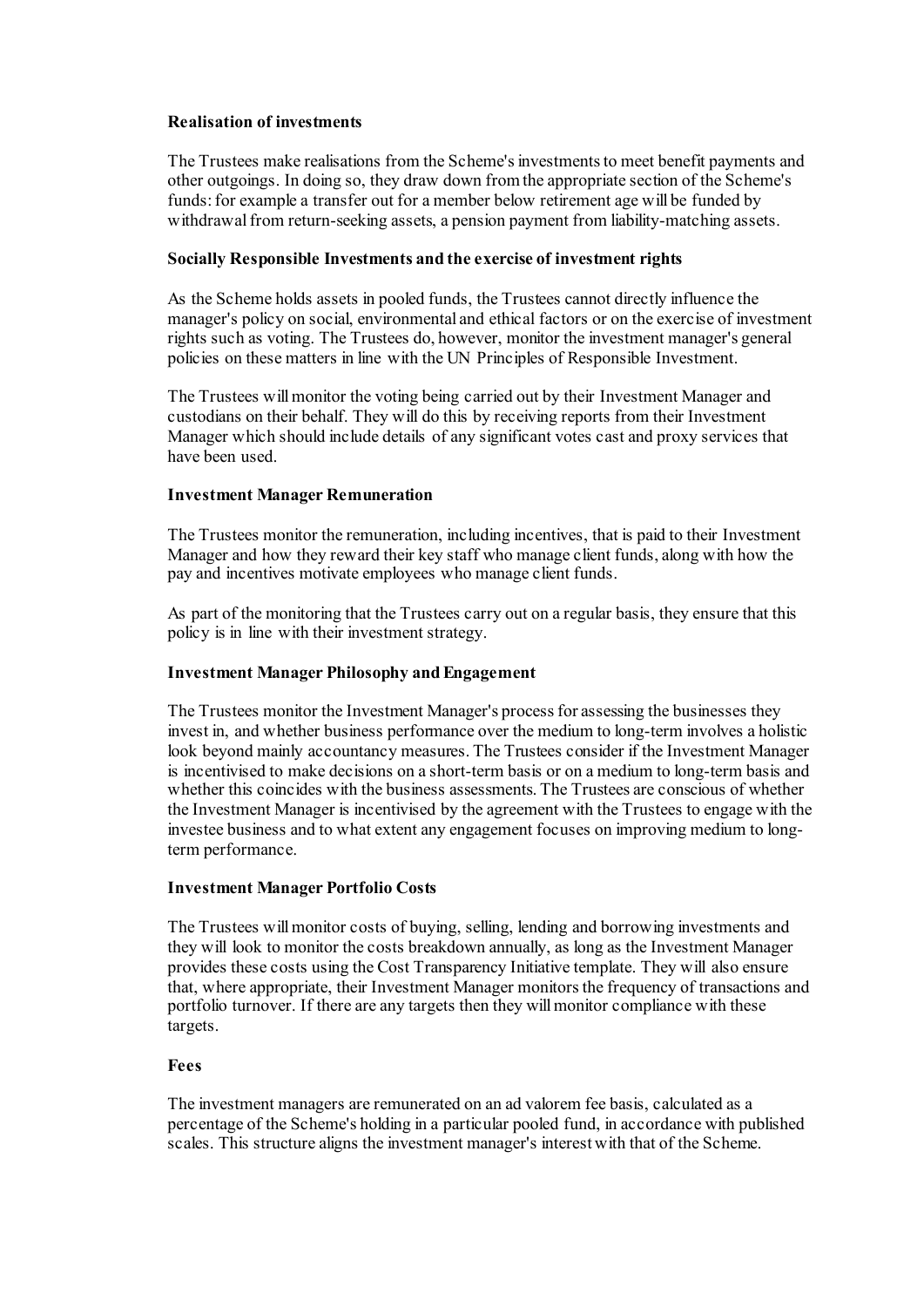#### **Decisions**

The Trustees are responsible for the investment of the Scheme's assets. The Trustees take some decisions themselves and delegate others. When deciding which decisions to take, and which to delegate, the Trustees take into account whether they have the appropriate training and expertise in order to make an informed decision, and take advice when appropriate.

The Trustees agree the structure for implementing their investment strategy and select and monitor the planned asset allocation. They select and monitor the investment manager and advisor, and select and monitor the pooled funds to be used. The investment manager operates within the terms of this statement and the policy document, selects individual investments with regard to their suitability and diversification for the individual pooled funds; and ensures the suitability of the chosen benchmarks.

### **Review**

The Trustees review strategy periodically, typically following an actuarial valuation, but more Sequent reviews may occur in the light of a material change in circumstances.

Investment return experience is monitored quarterly, as is the balance of the fund. Adetailed review with the investment manager is held at least annually.

The SIP is reviewed after any significant change in investment policy. The Trustees consult with the sponsoring employer on any material change.

Approved by the Trustees on 29th September 2020.

Signed on behalf of the Trustees: A.Lowe